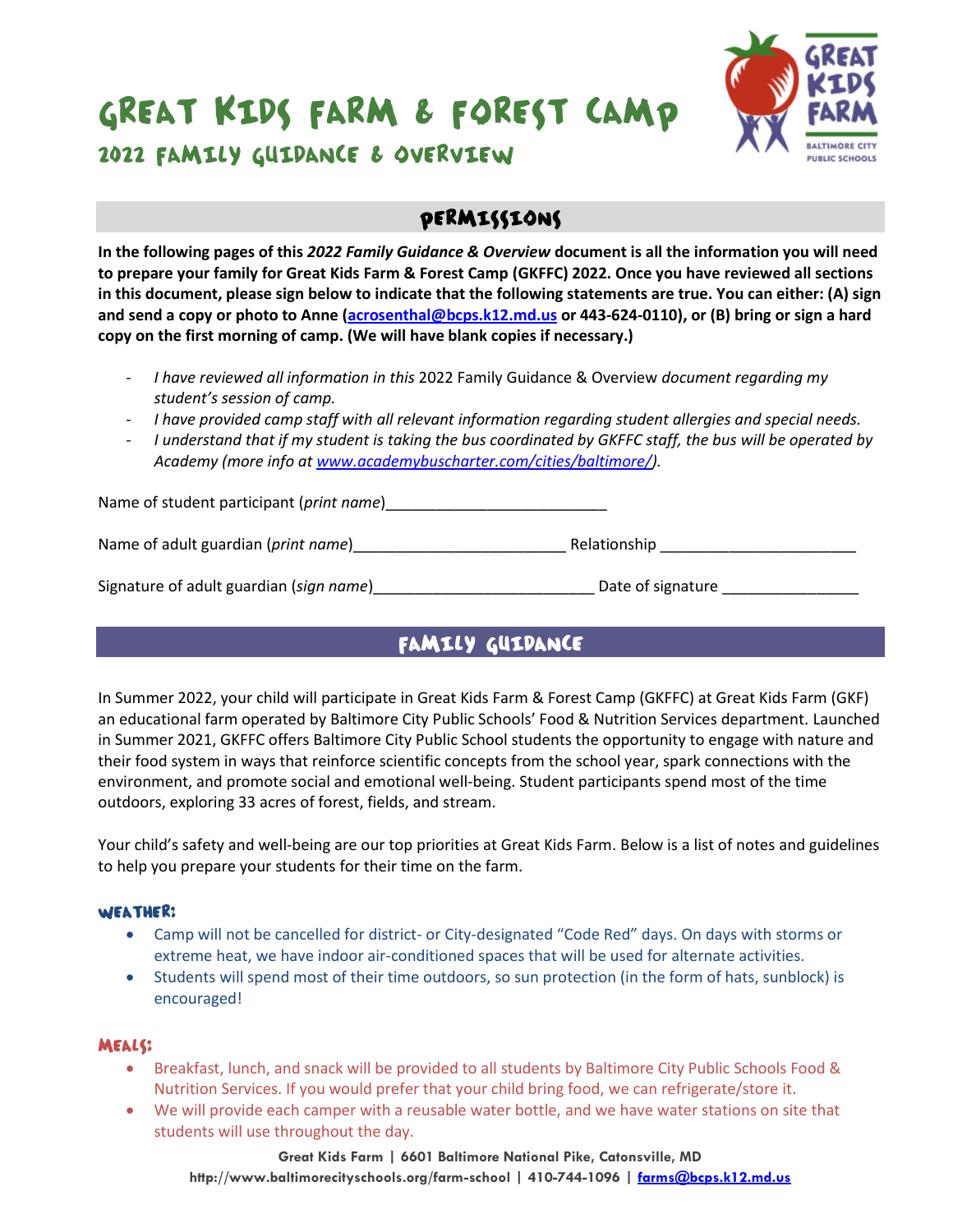

# 2022 FAMILY GUIDANCE & OVERVIEW

#### **HEALTH?**

- For students with medical- or behavior-related needs, we will collect information prior to camp to ensure that our program is safe and enjoyable for your student.
- *COVID-19*: Our practices will align with the [BCPSS Health & Safety Procedures](https://www.baltimorecityschools.org/safety-procedures), and we will confirm upto-date policies prior to each session. As of 6/3/22, masks are optional for staff and students.

#### **ATTIRE:**

- Students' clothes may get wet/dirty during the day, so we ask that they dress accordingly.
- On the first day of camp, students should bring a change of clothes (shorts, shirt, socks, shoes) in a bag with their name on it. We will store, use when necessary, and return on last day of camp.
- There will also be water play on hot days, so students are encouraged to bring a swimsuit and towel (or clothes that can get wet, along with a change of dry clothes) each day.
- Students must wear closed-toed shoes with back-straps (crocs are ok!). If you need support providing for your student, please let staff know. On days when students will wade in the stream, we will provide tall rain boots to students. If you own them, students are encouraged to bring their own rain boots, closed-toed water shoes, or crocs from home, but they are not required.
- We do not provide a locked area for storage of valuables and cannot assume liability in the event of loss or theft. Students will have access to cubby bins throughout the day/week to leave bags, food, etc.

#### **AFTERCARE?**

• New this year, free and optional after-care on the farm will be offered from 3pm-4:30pm, and students may be picked up by guardians any time in that window. As is noted below in "TRANSPORTATION" section, no bus option will be available at the end of after-care hours.

#### TRANSPORTATION:

- **MORNING:**
	- Families may drop off students on the farm between 8:45-9:00am: 6601 Baltimore National Pike, Catonsville, MD 21228.
	- **FREE BUS**: Bus transportation will be provided for all students who would like it from Dallas F. Nicholas Sr. Elementary School @ 201 E 21st St, Baltimore, MD 21218. Families who select this option must drop students at this address 8:15-8:25am, and the bus will leave promptly at 8:30am. The bus will not be able to wait for late students.
- **AFTERNOON:** Camp ends at 3:00pm, but staff will operate an optional after-care program on the farm until 4:30pm, by which time all students must be picked up.
	- Families may pick up students at 3:00pm at the end of the camp day.
	- Families may choose for students to stay for some or all of free after-care on the farm, and pick up students between 3:00-4:30pm.
	- **FREE BUS**: Bus transportation will be provided for all students who would like it from the farm back to Dallas F. Nicholas Sr. Elementary School @ 201 E 21st St, Baltimore, MD 21218. Families who select this option must pick up students at this address at 3:30pm.
- GKFFC staff will collect information on transportation plans prior to camp, and families will need to flag any changes for GKFFC staff as soon as possible. Families will also need to send staff a list of approved driver(s) if adults other than guardians will be picking up students at the farm or bus hub.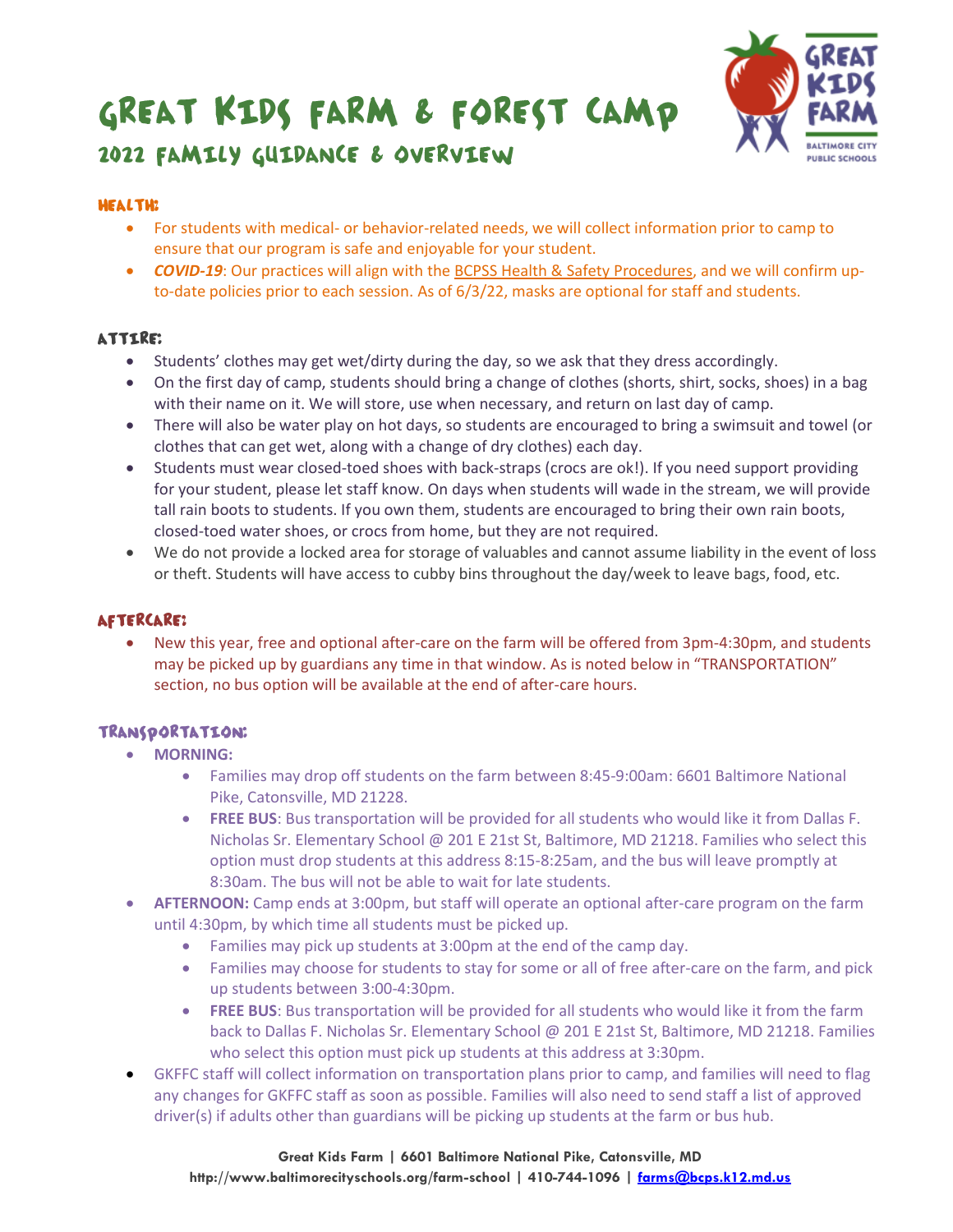

## 2022 FAMILY GUIDANCE & OVERVIEW

#### STAFF & CONTACTS

- **COMMUNICATION PRIOR TO CAMP**: Please direct all camp-related questions to Anne @ [ACRosenthal@bcps.k12.md.us](mailto:ACRosenthal@bcps.k12.md.us) (443-624-0110).
- **COMMUNICATION DURING CAMP DAYS:** We will provide accurate week-by-week contact info prior to each session.
- The full camp team includes:
	- o Camp Director: Laura "L" Menyuk [LNMenyuk@bcps.k12.md.us](mailto:LNMenyuk@bcps.k12.md.us)
	- o Camp Administrative Coordinator: Anne Rosenthal [ACRosenthal@bcps.k12.md.us](mailto:ACRosenthal@bcps.k12.md.us)
	- o Camp Assistant Director: Kaitlyn Talerico
	- o Camp Education Manager: Laura Genello [LSGenello@bcps.k12.md.us](mailto:LSGenello@bcps.k12.md.us)
	- o Camp Counselors



## CAMP OVERVIEW

**PATES:** GKF will host four consecutive Monday-Thursday sessions (with no camp on Fridays), as follows, for distinct camper groups:

- SESSION 1: 7/11-7/14
- SESSION 2: 7/18-7/21
- SESSION 3: 7/25-7/28
- SESSION 4: 8/1-8/4

**ELEMENTS:** Each day will include the below components.

- **Activity Blocks:** Educational workshops use GKF's agricultural ecosystem as a tool to engage students in hands-on skill building while reinforcing scientific concepts.
	- o **Farm & Kitchen** (F&K), e.g., cooking, nutrition education, planting, harvesting, livestock interaction
	- o **Forest & Trail** (F&T), e.g., field, stream, and woods exploration, water cycle experiments, species identification, and team engineering projects (e.g., building nature shelter)
- **Clubs**: Students participate in clubs selected on Day 1 (e.g., Food Waste Warriors, Aquaponics Engineers).

**Great Kids Farm | 6601 Baltimore National Pike, Catonsville, MD http://www.baltimorecityschools.org/farm-school | 410-744-1096 | [farms@bcps.k12.md.us](mailto:farms@bcps.k12.md.us)**